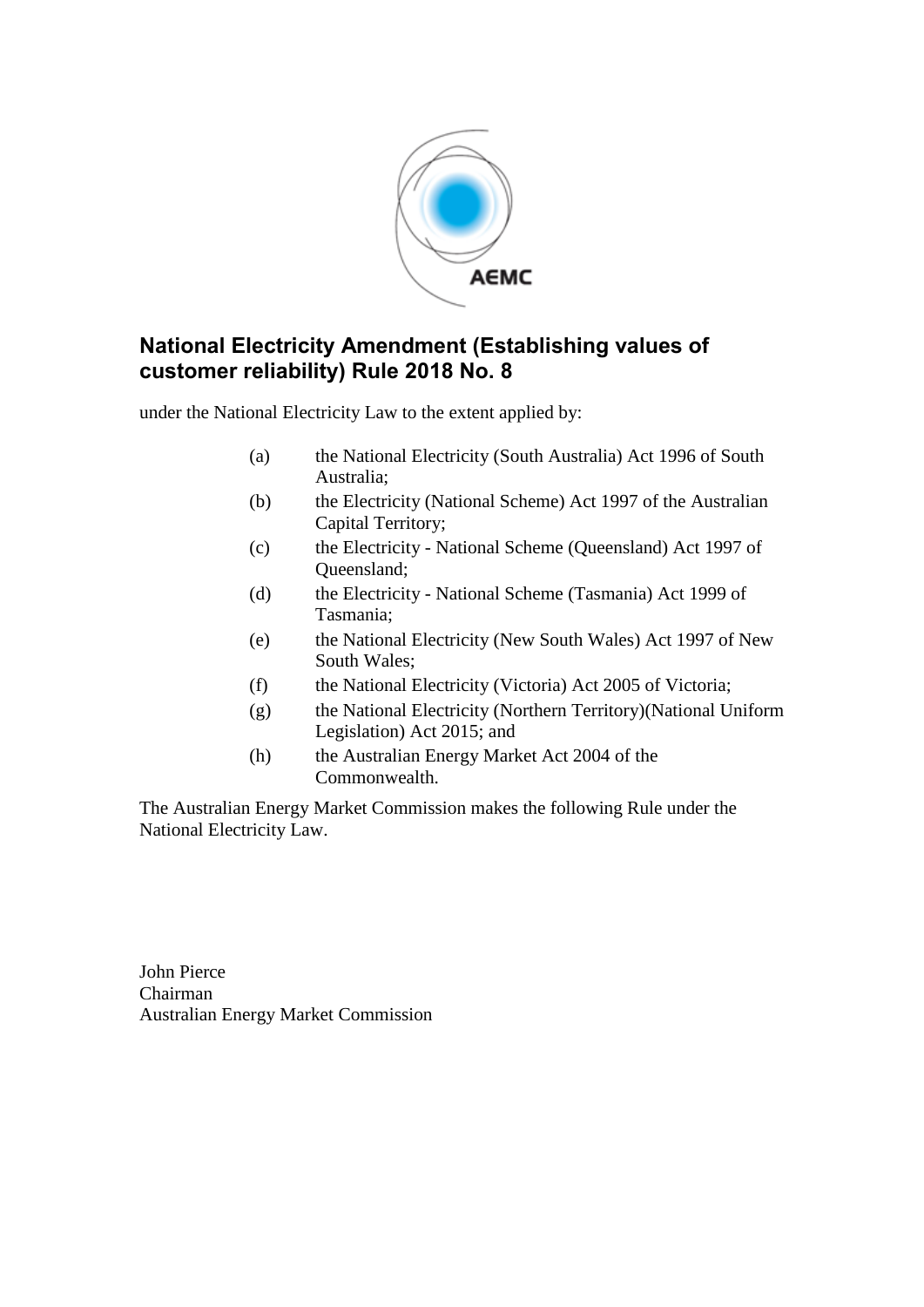# **National Electricity Amendment (Establishing values of customer reliability) Rule 2018 No. 8**

# **1 Title of Rule**

This Rule is the *National Electricity Amendment (Establishing values of customer reliability) Rule 2018 No. 8*.

# **2 Commencement**

This Rule commences operation on 13 July 2018.

# <span id="page-1-0"></span>**3 Amendment of the National Electricity Rules**

The National Electricity Rules are amended as set out in [Schedule 1.](#page-2-0)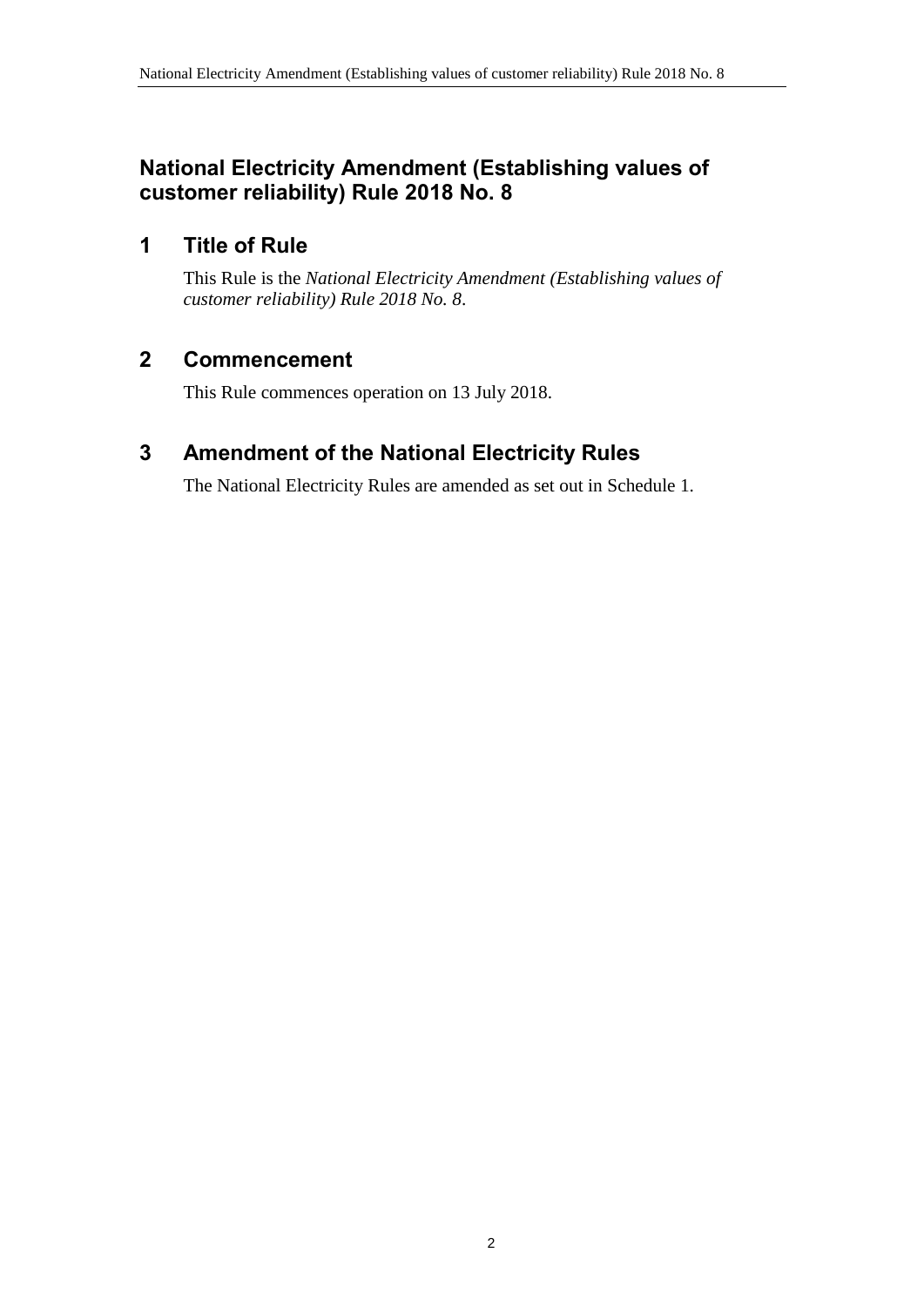# <span id="page-2-0"></span>**Schedule 1 Amendment to the National Electricity Rules**

[\(Clause 3\)](#page-1-0)

# **[1] Clause 3.9.3A Reliability standard and settings review**

In clause 3.9.3A(e)(4), omit "*AEMO*" and substitute "the *AER* under rule 8.12".

# **[2] New Part I Values of customer reliability**

After Part H of Chapter 8, insert:

### **Part I Values of customer reliability**

#### **8.12 Development of methodology and publication of values of customer reliability**

(a) For the purposes of this rule 8.12:

#### **jurisdictional regulator** means:

- (1) the Independent Pricing and Regulatory Tribunal of New South Wales established by section 5(1) of the *Independent Pricing and Regulatory Tribunal Act 1992* of New South Wales;
- (2) the Essential Services Commission established by section 7(1) of the *Essential Services Commission Act 2001* of Victoria;
- (3) the Queensland Competition Authority established by section 7 of the *Queensland Competition Authority Act 1997* of Queensland;
- (4) the Essential Services Commission established by section 4(1) of the *Essential Services Commission Act 2002* of South Australia;
- (5) the Independent Competition and Regulatory Commission for the Australian Capital Territory established by section 5(1) of the *Independent Competition and Regulatory Commission Act 1997* of the Australian Capital Territory;
- (6) the Utilities Commission of the Northern Territory established by section 5(1) of the *Utilities Commission Act* of the Northern Territory; and
- (7) any successors and assigns of a body referred to in paragraphs (1) to (6).

**VCR methodology** has the meaning given in clause 8.12(b).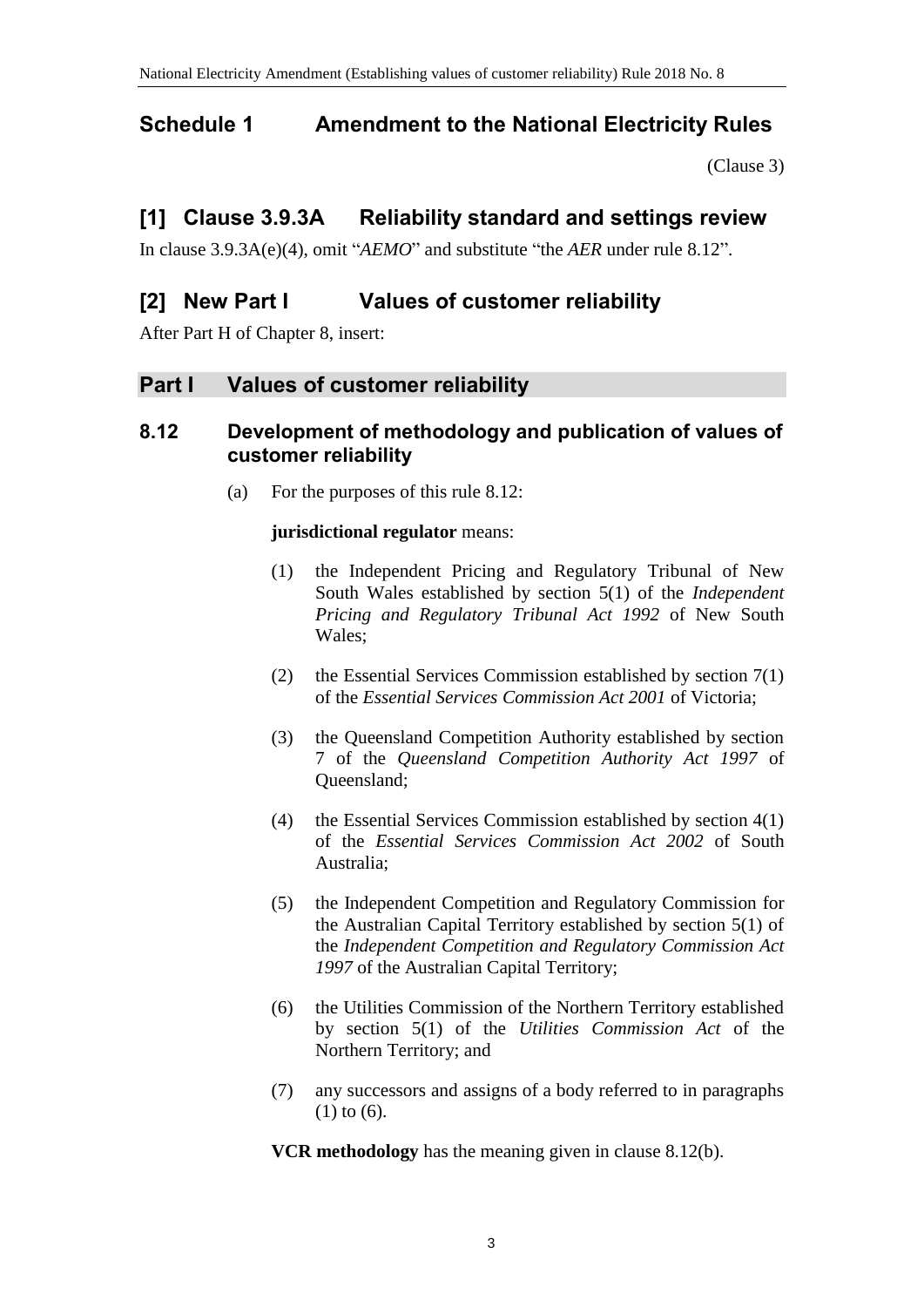**VCR objective** is that the VCR methodology and values of customer reliability should be fit for purpose for any current or potential uses of values of customer reliability that the *AER* considers to be relevant.

- (b) The *AER* must, in accordance with the *Rules consultation procedures*:
	- (1) develop a methodology to be used by the *AER* to calculate values of customer reliability (**VCR methodology**); and
	- (2) review and update the VCR methodology in accordance with paragraph (f).
- (c) Notwithstanding paragraph (b), the *AER* may make minor and administrative amendments to the VCR methodology without complying with the *Rules consultation procedures*.
- (d) The VCR methodology must:
	- (1) include a mechanism for directly engaging with:
		- (i) *retail customers*; and
		- (ii) *Customers* (other than *retailers*),

which may include the use of surveys;

- (2) include a mechanism for adjusting the values of customer reliability on an annual basis; and
- (3) be *published* promptly after it has been developed under paragraph (b).
- (e) The *AER* must ensure that the VCR methodology developed under paragraph (b), and any values of customer reliability calculated in accordance with that methodology, are consistent with the VCR objective.
- (f) The *AER* must, prior to each date on which the values of customer reliability are updated under subparagraph (g)(2):
	- (1) review the VCR methodology; and
	- (2) following such review, *publish* either:
		- (i) an updated VCR methodology; or
		- (ii) a notice stating that the existing VCR methodology was not varied as a result of the review.
- (g) The *AER* must: